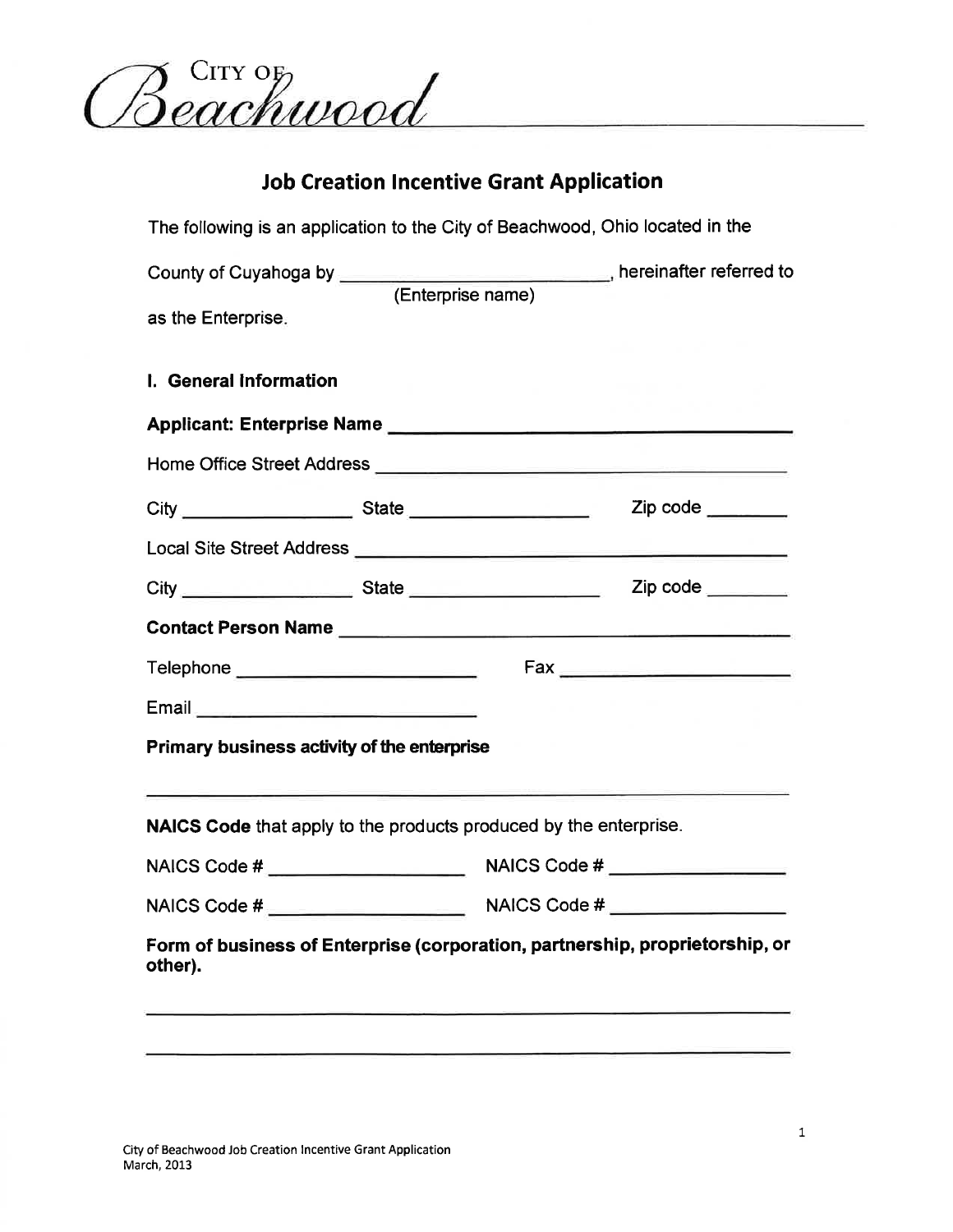Name of principal owner(s) or officers of the enterprise (attach list, if necessary).

#### Does the Enterprise owe:

A. Any delinquent taxes to the State of Ohio or any County, City or Township within the State of Ohio?

 $Yes$  No  $\_\_\_\_\_\$ 

B. Any moneys to the State or a state agency for the administration or enforcement of any environmental laws of the State?

Yes \_\_\_\_\_\_\_ No \_\_\_\_\_\_\_

C. Any other moneys to the State, a state agency or a political subdivision of the State that are past due, whether the amounts owed are being contested in a court of law or not?

Yes \_\_\_\_\_\_\_\_ No \_\_\_\_\_\_\_\_

D. If yes to any of the above, please provide details of each instance including, but not limited to, the location, the amounts and/or case identification numbers (attach additional sheets if needed).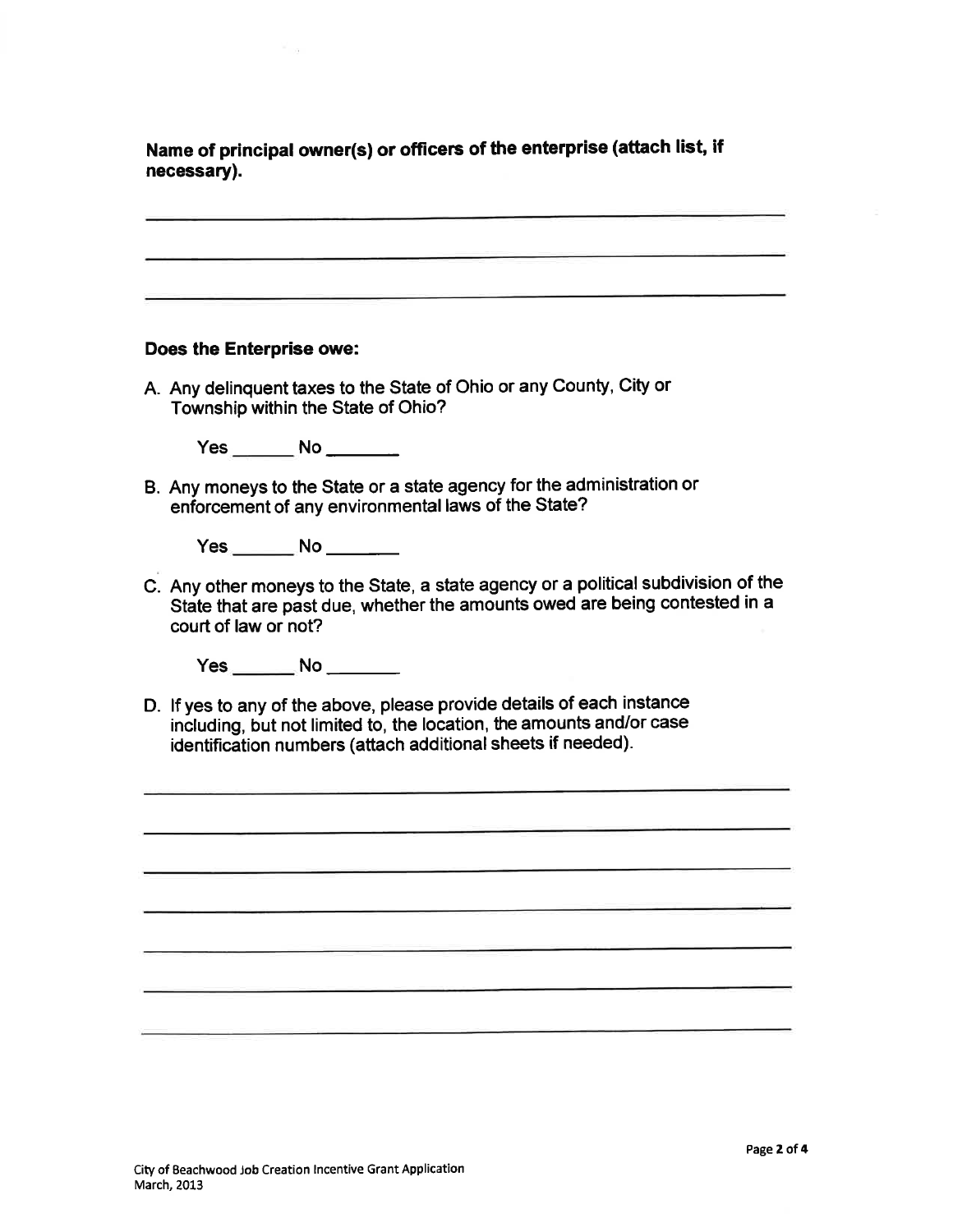### **II. Financial Information**

Federal Identification Number (FEIN)

## III. Employment & Payroll Information

A. State the enterprise's current employment level at the site: Current Full-time Permanent Employment at proposed project site: \_\_\_\_\_\_\_\_ Current Full-time Temporary Employment at proposed project site: \_\_\_\_\_\_\_\_\_ Current Part-time Permanent Employment at proposed project site: Current Part-time Temporary Employment at proposed project site: \_\_\_\_\_\_\_\_

## B. Enterprise's current employment level in Beachwood:

Current total Full-time Permanent Employment:

Current total Full-time Temporary Employment:

Current total Part-time Permanent Employment:

Current total Part-time Temporary Employment:

### C. List schedule for hiring new full-time positions:

Year 1 Year 2 Year<sub>3</sub>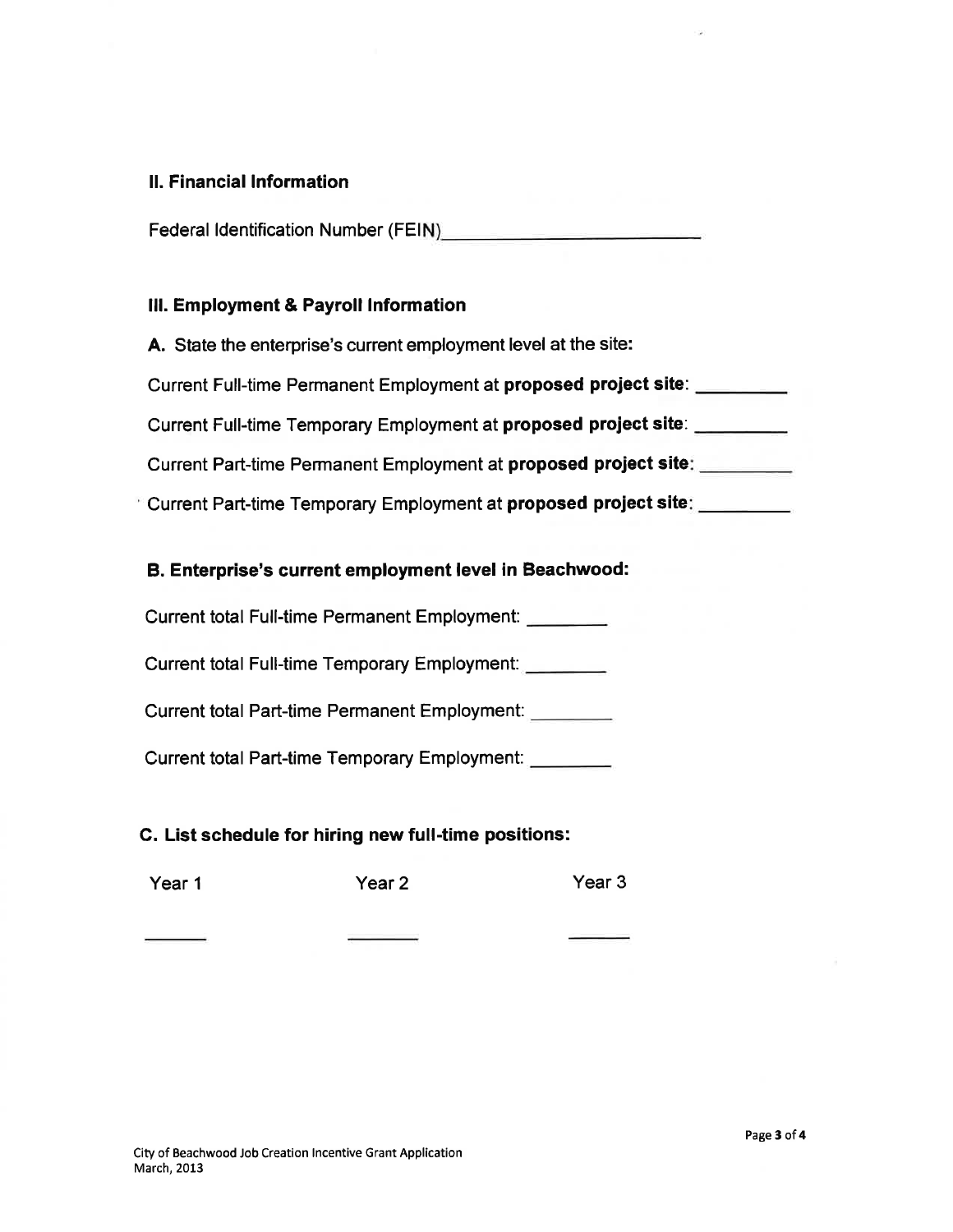## D. Estimate the amount of annual payroll new employees will add.

New Full-time Permanent Year 1:\$

Year 2:  $\frac{6}{5}$ 

Year 3  $\sqrt{ }$ 

## **E. Application Fee**

A non-refundable application fee of \$750.00 in the form of a check made payable to the City of Beachwood shall be submitted with the application.

## IV. Certifications of Information

Submission of this application expressly authorizes the City of Beachwood to contact any agency to confirm the statements contained herein. The Applicant affirmatively covenants that the information contained in and submitted with this application is complete and correct and is aware of the ORC Sections 9.66(C)(1) and 2921.13(D)(1) penalties for falsification which could result in the forfeiture of all current and future economic development assistance benefits as well as a fine of not more than \$1,000 and/or a term of imprisonment of not more than six months.

Signature

Date

**Title** 

**Printed Name** 

A copy of this application will be attached to the final Job Creation Incentive Grant Program Agreement as Exhibit A.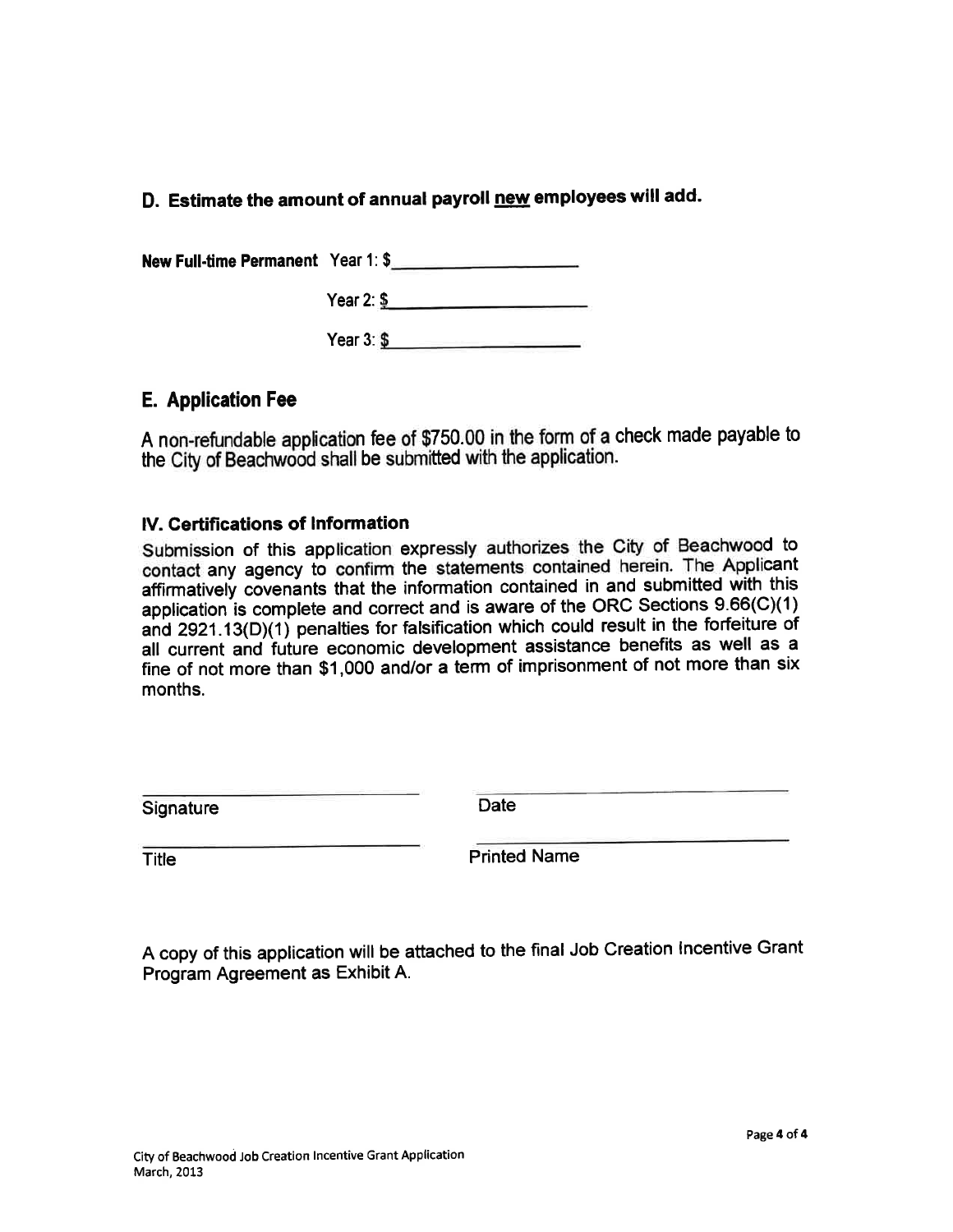#### **JOB CREATION INCENTIVE GRANT PROGRAM BEACHWOOD OHIO**

The City of Beachwood has established a Job Creation Incentive Grant (JCIG) program that offers incentives to eligible businesses that are creating new, full time or full time equivalent jobs. The City will offer an eligible company an annual grant payment based on a percentage of the annual payroll withholding taxes generated by jobs that are new to the City of Beachwood.

- The program will be structured as a grant (refund) based upon the creation of new full  $\bullet$ time or full time equivalent jobs.
- Beachwood's payroll withholding tax is 2%. Grants are based upon a percentage of the payroll tax withheld for new jobs created as a result of an approved project (see Grant Guidelines below).
- Each grant must be approved by City Council and the Mayor prior to the applicant  $\bullet$ company undertaking the project.
- The program will be available to businesses considering a relocation/expansion into Beachwood or existing Beachwood businesses considering an increase of full time jobs in the city.
- In order to be eligible, a company locating a new business in Beachwood must create within a 3 year period a minimum of 30 full time or full time equivalent jobs new to the City of Beachwood or a minimum annual payroll of \$1,000,000 new to the City of Beachwood.
- A company already located in Beachwood and expanding at its current facility, or expanding at a new facility within the city, must create within a 3 year period a minimum of 30 new full time or full time equivalent jobs or a minimum annual payroll of \$1,000,000 new to the City of Beachwood, while maintaining its current employment workforce and payroll.
- Independent contractor positions are not eligible.
- Retail and food service businesses are not eligible.

#### **Grant Guidelines:**

The maximum grant will be for 5 years and 50%. All grants will be based on new payroll projections according to the following schedule:

| New Payroll by end of Year 3 | Length of grant | <b>Suggested Award Rate</b> |
|------------------------------|-----------------|-----------------------------|
| \$1 million to \$3 million   | 3 years         | 30%                         |
| \$3 million to \$6 million   | 4 years         | 35%                         |
| \$6 million to \$8 million   | 4 years         | 40%<br>50 <sub>%</sub>      |
| \$8 million and above        | 5 years         |                             |

- For companies already located in Beachwood, only new payroll shall be used to determine the number of years and the award percentage of the grant. The company will be required to maintain the workforce levels and payroll that are current when the grant application is filed.
- If the company is leasing space, the number of years of the grant may be limited so as not to exceed the current lease term.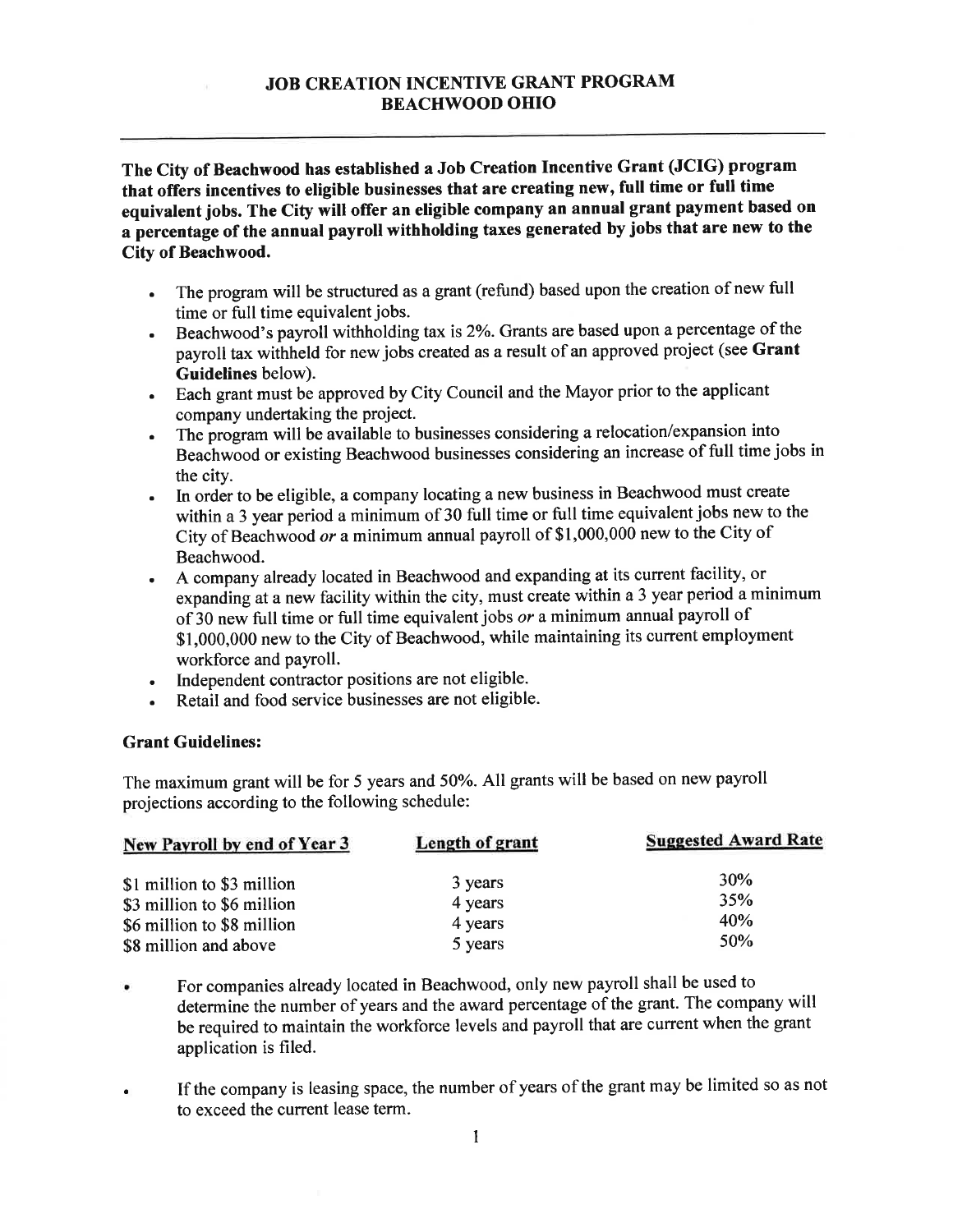- The grant agreement will be for a specific location. However, if a company has multiple locations in the City and total employment and payroll projections are met at any combination of locations in the City, the company will qualify for the grant payments.
- The date by which Year 1 job projections must be met will be specified in the agreement. If a project start or occupancy of a project facility is delayed, the company may send a written request for a one year extension to the Development Department. City Council must approve the extension.
- If a project or occupancy of a project facility begins in the 3rd or 4th quarter of the year and the company is not able to meet its Year 1 projections by December 31st of that year, Year 1 shall be considered the first full year of occupancy.

**Project Performance** -grants will be awarded annually according to the schedule below:

| % of Payroll Projections Met | % of Grant Awarded                                     |
|------------------------------|--------------------------------------------------------|
| 90-100%                      | full grant/credit                                      |
| 85-89%                       | reduce grant by 5% (e.g.: $40\%$ grant reduced to 35%) |
| 80-84%                       | reduce grant by 10%                                    |
| 75-79%                       | reduce grant by 15%                                    |
| Less than 75%                | no grant for that year                                 |

The amount of the grant will be calculated annually based on the company's performance in meeting its payroll and employment projections for the previous year. The company must achieve at least 75% of the job creation projection for the previous year in order to receive any benefits.

For purposes of calculating the amount of the grant each year, exercised stock options will not be included in annual payroll.

#### **Application Procedures:**

Application forms will be available from the Development Department. A non-refundable application fee of \$750 in the form of a check made payable to the City of Beachwood shall be submitted with the application.

#### **Annual Reporting:**

- Upon the City's request and on forms provided by the City, companies must submit an annual Job Creation Grant report documenting new employment and payroll. This report will be required annually during each year that a grant is being awarded.
- The annual performance reports will be reviewed by the Director of Development and the Finance Director. An annual report will be prepared by the Director of Development and presented to the Mayor and City Council.

#### **Claw back provision:**

Each agreement will include a binding claw back provision requiring repayment of grant moneys if the company leaves the City during the term of the agreement.